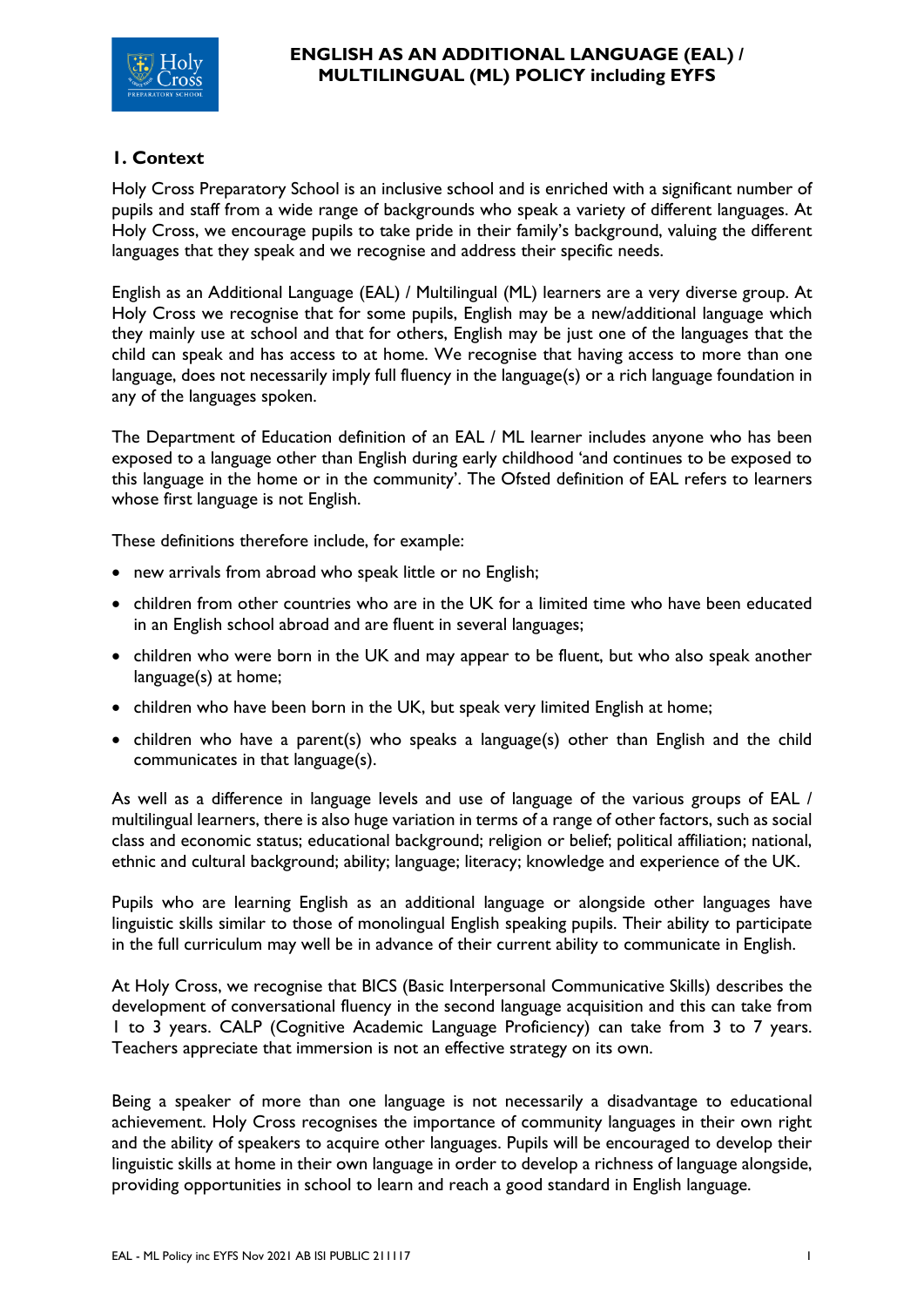

# **2. Aims and Objectives**

The aim of this policy is to help to ensure that we meet all the needs of those children who are learning English as an additional language or those who have access to an additional language(s) at home.

# **3. Aims of EAL provision**

- To provide EAL / ML pupils with opportunities to communicate in English and to extend their knowledge and use of English.
- To provide additional in-class support and, if necessary, withdrawal support by the EAL / ML coordinator.
- To assess pupils with EAL / ML to establish their level of competency and needs and determine the level of support required to ensure progress.
- To liaise with the Special Educational Needs and Disabilities Co-ordinator (SENDCo) to identify pupils with EAL / ML who may have additional needs.

### **4. Identification, Assessment and Tracking**

Parents are required to inform school of any language needs their child may have on entry and to state the languages that their child speaks, reads/writes and is exposed to at home.

The pupil's competence in English in relation to the Early Years Foundation Stage (EYFS) and National Curriculum (NC) standards and expectations will be assessed by the class teacher using pupil attainment and progress data, taking into account the language(s) spoken at home. Where necessary, further assessment tests may be used to identify pupil's specific needs in order to tailor intervention work.

The progress and attainment of EAL / ML is closely monitored as part of the ongoing school process to monitor pupil achievement and data.

### **5. Access and support**

The class teacher is responsible for providing the EAL / ML pupil with access to the full curriculum supported by the teaching assistant (TA) and, where appropriate, the EAL / ML Coordinator.

### **6. Strategies**

#### **School / class ethos**

- Classrooms need to be socially and intellectually inclusive, valuing cultural differences and fostering a range of individual identities.
- Recognise the child's other language(s) and so boost the child's self-esteem e.g. greeting the child in the register using their language.
- Acknowledge the time it takes to become fluent in an additional language, with a good command of the range of language needed for academic success. Support may be necessary beyond the time a child appears orally fluent.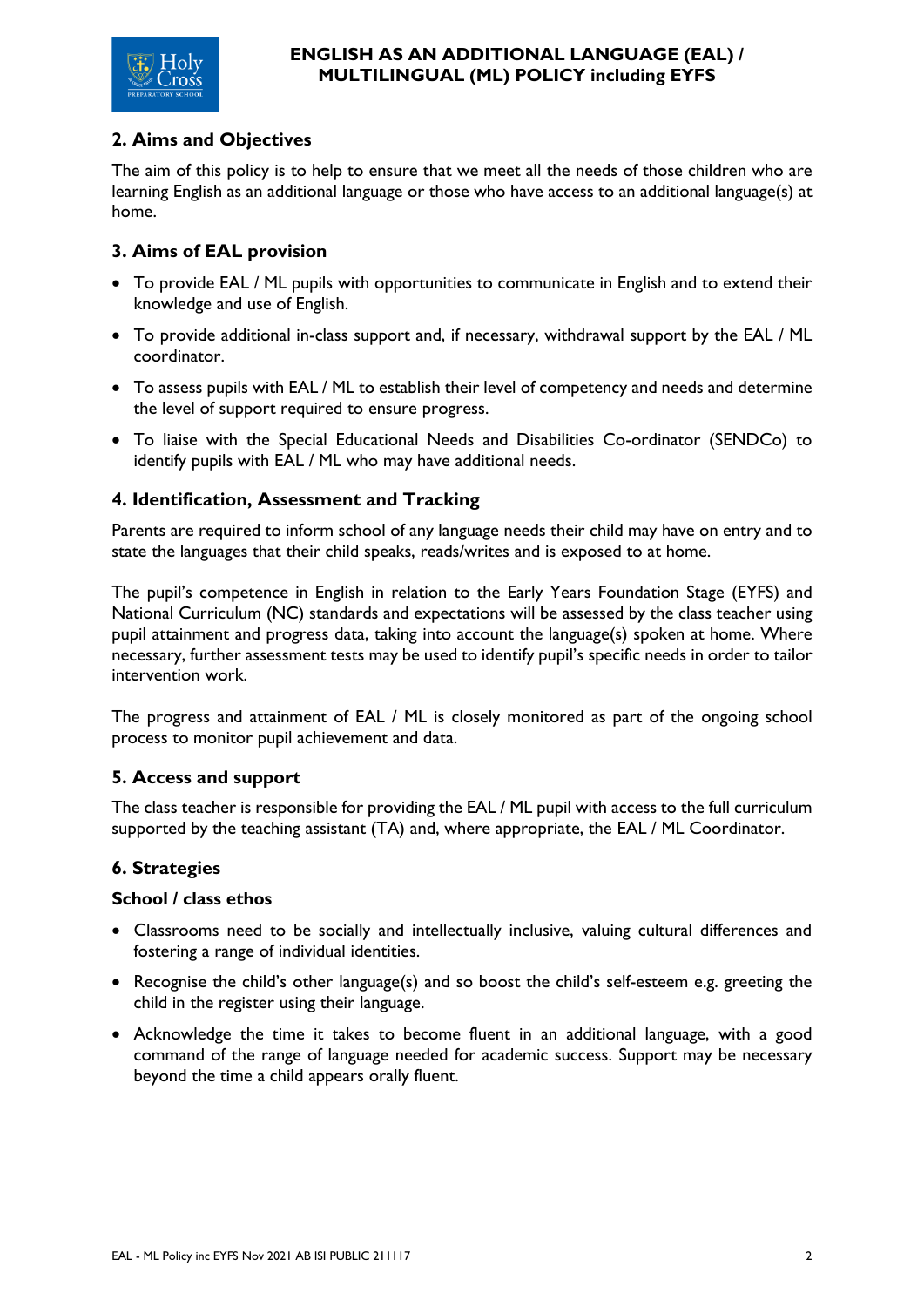

# **Teaching and Learning**

Teachers will help EAL / ML pupils in a variety of ways, for example:

- Show provision for EAL / ML pupils in planning, including differentiated activities.
- Recognise that pupils may need more time to process answers.
- Visual age appropriate timetables to be displayed.
- Teachers to chunk language including instructional language to enable pupils to understand and access.
- Give children with no English time to absorb the language (there is a recognised 'silent period' when children understand more English than they use – this will pass if their self-confidence is maintained).
- Pupils to be encouraged to think about ideas in their other language(s) to avoid hampering creativity and higher word level vocabulary.
- Teachers to use 'Colourful Semantics' where appropriate, for new learners to English or ML learners, to help with understanding and improving sentence structure.
- Group children to ensure that pupils hear good models of English and use collaborative learning techniques.
- Provide visual aids displayed around the classroom which support the learning of vocabulary e.g. through the use of a word wall with words and images, word pots, word banks with translations.
- Teachers should use a structured approach, e.g. pre-teach, to specifically teach 'useful' words using the Select, Teach, Activate, Review 'STAR' method. Ensure that vocabulary work covers the technical as well as the everyday meaning of key words, metaphors and idioms.
- Pupils to build their own personalised language dictionary in their 'word banks' to collect unknown 'useful' vocabulary and phrases. Pupils are more likely to retain a word if they hear it at least 12 times in an instruction or in context (Branagan A & Parsons S 2014).
- Pupils to have access to the curriculum using ICT and other suitable resources.
- Provide a range of reading materials which help EAL / ML learner to gain access to subject knowledge and broaden conceptual understanding.
- Pupils to meet regularly with named staff to discuss their learning experiences, to support vocabulary gaps and any other issues.
- Assemblies presented in a visual and interactive way. Images, actions and drama used to support the pupils' understanding.

# **7. EYFS**

The Foundation Stage helps EAL and ML pupils by:

- Providing opportunities for children to develop and use their home language in play and learning, to support their language development at home.
- Building on children's experiences of language at home, and in the wider community, so that their developing use of English and of other languages support each other.
- Providing a range of opportunities for children to engage in speaking and listening activities in English with peers and adults.